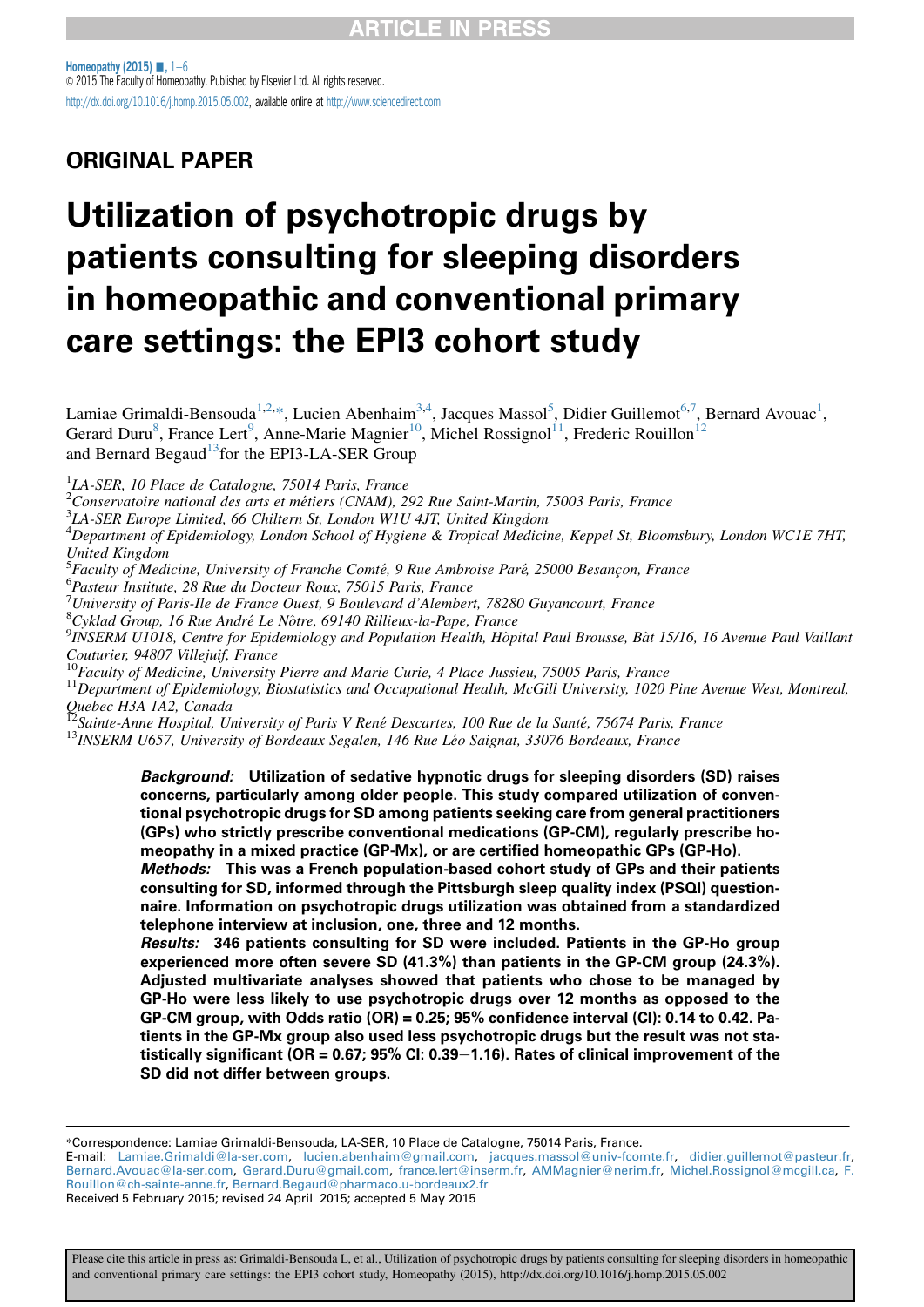RTICLE IN PRESS

Homeopathic care for sleeping disorders L Grimaldi-Bensouda et al

Conclusions: Patients with SD who chose to consult GPs certified in homeopathy consumed less psychotropic drugs and had a similar evolution of their condition to patients treated with conventional medical management. This result may translate in a net advantage with reduction of adverse events related to psychotropic drugs. Homeopathy (2015)  $, 1-6$ .

Keywords: Insomnia; Homeopathy; Primary care

## Introduction

Sleeping disorders (SD) are highly prevalent worldwide and represent a leading reason for consultation in primary  $care.<sup>1,2</sup>$  $care.<sup>1,2</sup>$  $care.<sup>1,2</sup>$  Widespread utilization of sedative hypnotic drugs raises serious risk concerns, particularly among older people as shown in systematic reviews.[3,4](#page-4-0) The prevalence of SD in homeopathic care also ranks high, only surpassed by low-back pain.<sup>[5](#page-4-0)</sup> Patients who seek homeopathic care differ from those seen in conventional medicine, but the diagnostic make-up of their consultations has been described as similar.<sup>[6](#page-4-0)</sup> The efficacy of homeopathic care has shown inconsistent results in systematic reviews of  $SD<sub>1</sub><sup>7,8</sup>$  $SD<sub>1</sub><sup>7,8</sup>$  $SD<sub>1</sub><sup>7,8</sup>$  but its potential to reduce psychotropic drug utilization has been raised. $9 \text{ In France}$  $9 \text{ In France}$ , homeopathy is practiced exclusively by physicians and is partly reimbursed by the National Health Insurance. This situation provided the opportunity to compare utilization of psychotropic drugs for SD between patients who seek care with physicians who prescribe exclusively conventional medications (GP-CM), regular prescribers of homeopathy within a mixed practice (GP-Mx), or certified homeopathic GPs (GP-Ho), and to assess in parallel the clinical evolution of their SD in a population-based one-year cohort study.

## Materialsandmethods

#### Study design and selection of study subjects

This cohort study was conducted in France between 2007 and 2008 within the nationwide EPI3 survey of primary care practice in a representative sample of GPs and their patients.<sup>[1](#page-4-0)</sup> The 'EPI3' survey included three epidemiological follow-up cohort studies of common reasons for consultation in primary care, one of which focused on patients with SD (the remaining being musculoskeletal disorders and respiratory infections). The sample was drawn using a two-stage sampling process. First, a random sample of GPs was drawn from the French National Directory of Physicians in primary care. Sampling of GPs was stratified according to their declaration of prescribing preferences, obtained by telephone at the time of recruitment and categorized into three groups: strictly prescribers of conventional medications (GP-CM) who declared never or rarely prescribing homeopathy; regular prescribers of homeopathy in a mixed practice (GP-Mx); and certified homeopathic GPs (GP-Ho). This classification of GPs by type of management served as the basis for comparing their patients. As GPs in the three groups were free to prescribe conventional and/or homeopathic drugs, this study did not compare patients by the type of prescription issued but only by the type of physician (prescribing preferences) they had chosen to consult. The second-stage sampling consisted of a one-day survey of all patients attending the medical practice of each participating GP during which a trained research assistant surveyed all patients in the waiting room. For this cohort study, consenting adult patients consulting for SD were invited to participate in a baseline telephone interview within 72 h of recruitment, which included the French adaptation of the Pittsburgh sleep quality index (PSQI) questionnaire.<sup>[10](#page-5-0)</sup> Patients scoring on this scale (PSQI score  $\geq$ 1) were then invited to followup interviews at one, three and 12 months. Primary SD was defined as no motive reported for the SD in the PSQI questionnaire. Severity of the SD at baseline was obtained from the PSQI as a result of being associated with one or more of the following complications: difficulty staying awake while driving, eating meals or engaging in social activities one or more times a week, or having problems maintaining sufficient enthusiasm to get things done (somewhat or persistent problem).

#### Information collected

At inclusion, GPs completed a medical questionnaire for each patient surveyed, including all drugs (conventional and homeopathic) prescribed that day. All consenting participants completed a self-administered questionnaire at inclusion (waiting room), collecting information on sociodemographics, lifestyle, history of hospitalization in the previous 12 months, and whether the physician consulted was the patient's regular physician or not. Follow-up telephone interviews included PSQI scores at one and three months, and patient's history of drug utilization (conventional and homeopathy) and injuries (resulting from a fall, motor vehicle collision, practice of sports, or occupationally-related, all of which pertinent to SD and use of psychotropic drugs) up to 12 months. Drug utilization, whether prescribed, obtained over the counter or from the family pharmacy, was assessed using a standardized method known as Progressive Assisted Backward Active Recall (PABAR), previously validated against med-ical prescriptions.<sup>[11,12](#page-5-0)</sup> Drugs were automatically recorded using the anatomical therapeutic chemical classification index (ATC), 2009 revision.

#### Outcomes and statistical analysis

Three outcomes were assessed at follow-up. The main outcome, consumption of psychotropic drugs for SD, was defined at each interview interval (one, three and 12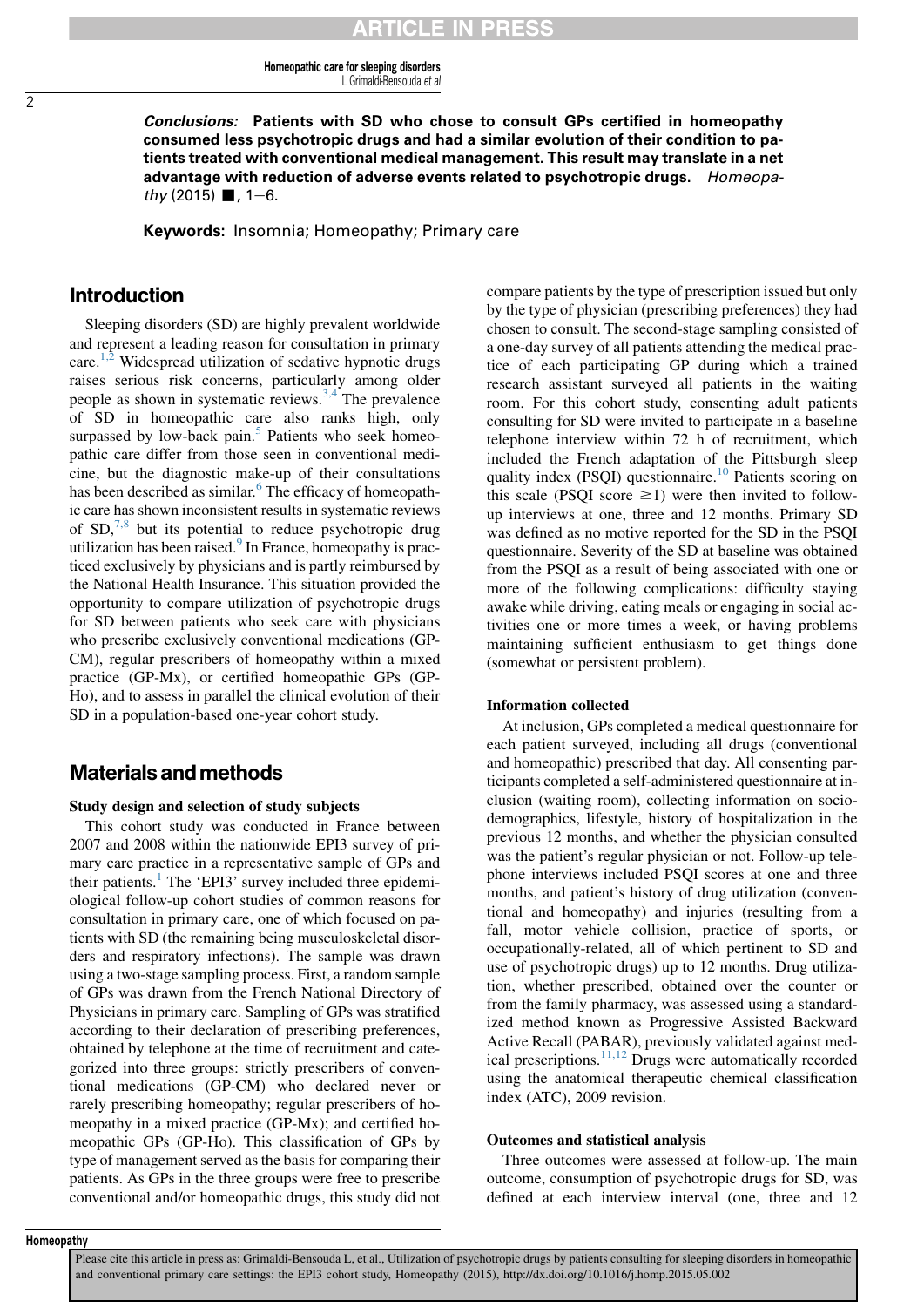<span id="page-2-0"></span>months) as the proportion of patients declaring at least one utilization since the previous interview of drugs belonging to the ATC classes N05B (anxiolytics), N05C (hypnotics and sedatives) or N06A (antidepressants) prescribed to treat their SD. The two other outcomes were persistence of the SD as reported by the PSQI questionnaire (score  $\geq$ 1) at the one-month and three-month follow up, and reporting of any injury resulting from a fall, motor vehicle collision, sport, or occupation at any time during the entire 12-month follow up.

Differences at baseline between GP-CM, GP-Mx and GP-Ho groups were performed using chi-square test on proportions. A propensity score was computed for each participant in the study on their probability of belonging to either GP-Mx or GP-Ho groups compared to the GP-CM group, according to all variables listed in Table 1. All three outcomes were compared across the three groups using the GP-CM group as the reference in logistic regression adjusted for baseline characteristics (propensity score) and stratified for the severity of the ADD at baseline. All

Table 1 Baseline characteristics of patients with sleeping disorders by type of medical practice\*  $(N = 346)$ 

|                                       | GP-CM           | GP-Mx            | GP-Ho             |
|---------------------------------------|-----------------|------------------|-------------------|
|                                       | $(N = 84)$<br>℅ | $(N = 119)$<br>% | $(N = 143)$<br>℅  |
| Gender (female)                       | 75.0            | 74.8             | 76.9              |
| Age (years)                           |                 |                  |                   |
| $18 - 39$                             | 17.9            | 25.2             | 23.1              |
| $40 - 59$                             | 42.9            | 48.7             | 45.5              |
| $60+$                                 | 39.3            | 26.0             | 31.5              |
| <b>Education</b>                      |                 |                  |                   |
| High school completed                 | 45.2            | 55.5             | 55.9              |
| <b>Smoking</b>                        |                 |                  |                   |
| Non smoker                            | 50.3            | 51.2             | 52.6              |
| Past smoker                           | 23.0            | 22.6             | 24.9              |
| Current smoker                        | 26.7            | 26.2             | 22.5              |
| Body mass index (BMI)                 |                 |                  |                   |
| < 25                                  | 52.2            | 53.5             | $69.6^{\ddagger}$ |
| $25 - 29$                             | 30.4            | 31.1             | $21.1^{\ddagger}$ |
| $30+$                                 | 17.4            | 15.4             | $9.3^{\ddagger}$  |
| <b>Alcohol consumption</b>            |                 |                  |                   |
| Less than once a week                 | 39.8            | 37.3             | 31.8              |
| Once a week                           | 48.5            | 51.9             | 54.3              |
| Daily                                 | 11.7            | 10.8             | 13.9              |
| <b>Complementary health</b>           | 9.5             | 5.9              | 4.2               |
| insurance                             |                 |                  |                   |
| <b>Hospitalization last 12 months</b> | 28.6            | 25.2             | 19.6              |
| GP declared as the regular            | 79.8            | 84.0             | $42.0^{\ddagger}$ |
| treating physician                    |                 |                  |                   |
| Sleeping disorder <sup>t</sup>        |                 |                  |                   |
| Primary                               | 80.9            | 77.3             | 83.9              |
| Severe                                | 24.3            | 34.4             | 41.3              |
|                                       |                 |                  |                   |

\* Type of medical practice according to physicians' prescribing preferences: GP-CM, conventional medicine; GP-Mx, mixed, conventional and homeopathic practice; GP-Ho, registered homeopathic physicians.

 $\dagger$  Primary SD defined as no specific motive reported for sleeping disorders in the PSQI; Severity of sleeping disorders defined as reporting one or more of the following from the PSQI: problems staying awake during activities once a week or more or lack of enthusiasm (somewhat or a very big problem).

 $*$  Difference with GP-CM group statistically significant (p < 0.05) by chi-square test.

Homeopathic care for sleeping disorders L Grimaldi-Bensouda et al

analyses were performed using SAS version 9.1 (SAS Institute, Inc., Cary, North Carolina, USA).

The study was approved by the French National Data-Protection Commission (CNIL) and the French National Medical Council (CNOM). Participating physicians received compensation fees for their participation. Patients were not compensated for their participation in the study.

## **Results**

#### Study population

A total of 346 patients corresponding to the definition of SD responded to at least one follow-up interview and were included in the cohort, which represents 45.5% of patients invited to participate. The proportion of patients included who completed their follow-up interviews up to 12 months was 79.8%. As previously reported for the EPI3 study, participants were represented slightly more often by females (79.7%) than non-participants (72.6%), but were very similar otherwise. $1$ 

Compared to the GP-CM group, patients who consulted a GP-Ho were younger, more educated and had a lower body mass index (BMI), only the latter reaching statistical significance (Table 1). In addition, GP-Ho participants were less likely than participants in the GP-CM group to have been hospitalized in the year prior to their inclusion in the study (respectively 19.6% and 28.6%) and to report the attending GP as their regular physician (respectively 42.0% and 79.8%), again only the latter reaching statistical significance. The proportion of primary SD was similar across the three groups, ranging from 77.3% to 83.9%, but the proportion of severe SD was higher in the GP-Ho than in the GP-CM groups (respectively 41.3% and 24.3%), a difference that did not reach statistical significance. Overall, no significant difference was observed between patients of the GP-Mx and GP-CM groups. In terms of homeopathic drug prescription at baseline, the proportions of patients receiving at least one prescription in the groups GP-CM, GP-Mx and GP-Ho were 0.8%, 7.8% and 65.4%, respectively.

#### Evolution of SD

In the GP-CM group, almost one third (30.6%) and over one half (51.6%) of patients did not score for SD using the PSQI questionnaire at one- and three-month follow ups, respectively [\(Table 2](#page-3-0)). In the two remaining groups, rates were higher at one month but lower at three months as opposed to the GP-CM group. None of those differences were statistically significant after controlling for potential confounding factors using the propensity score.

As for the reporting of injuries during the 12-month follow up it was roughly twice as high in the GP-CM group with 15.9% than in the other two groups. Multivariate comparison showed a risk of injuries in the GP-Mx group 67% lower (OR = 0.33; 95% CI: 0.10–1.03) and of borderline significance. The lower rate also observed in the GP-Ho group (OR =  $0.57$ ; 95% CI:  $0.21 - 1.52$ ) was not statistically significant.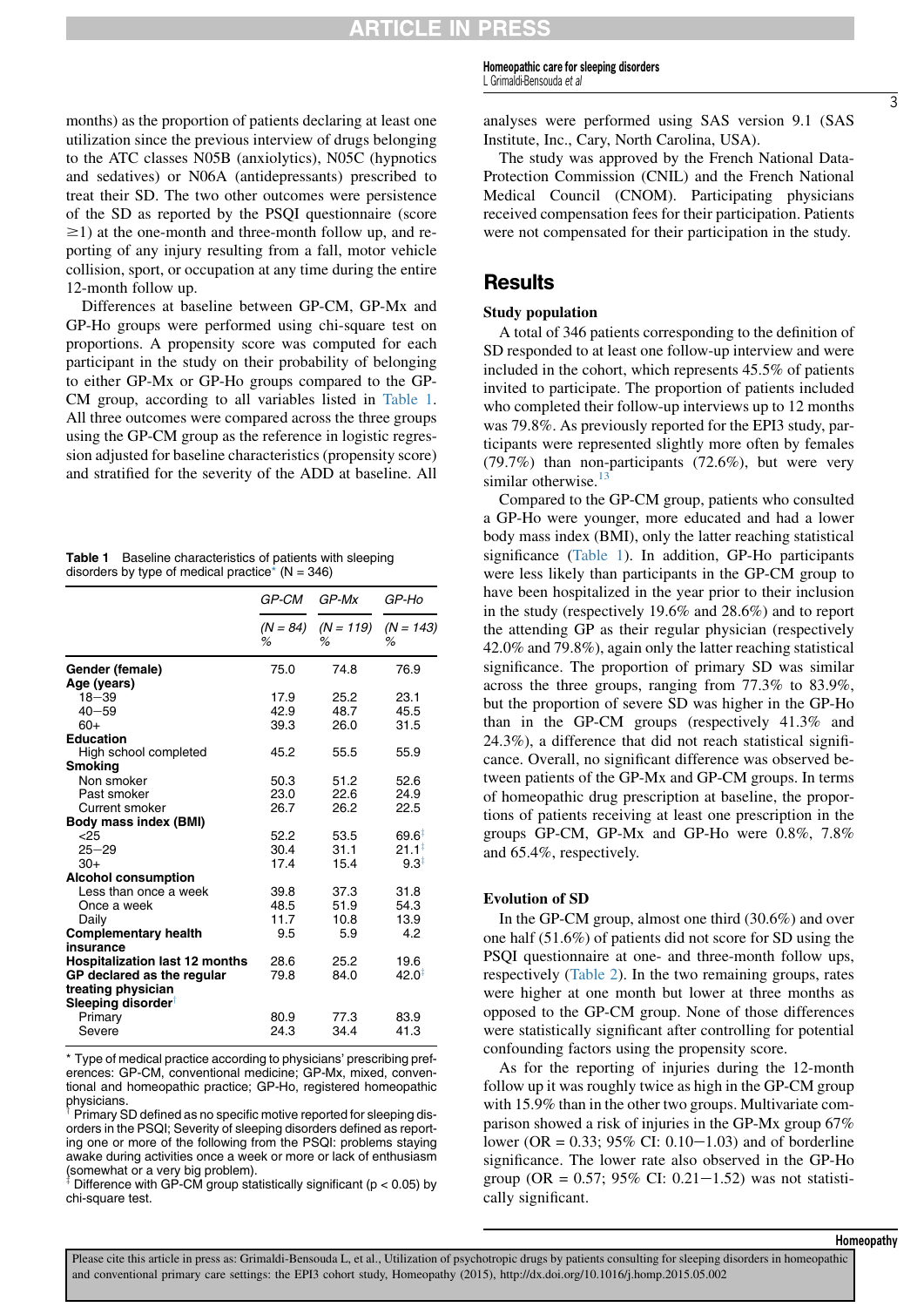#### <span id="page-3-0"></span>Psychotropic drug utilization for SD

Psychotropic drug utilization at baseline was high in patients of the GP-CM  $(76.8\%)$  and the GP-Mx  $(71.1\%)$ groups and remained high until the end of the follow-up. Utilization in the GP-Ho group was lower (40.3%) and also remained stable during follow-up. After controlling for baseline characteristics, consumption of psychotropic drugs for SD was significantly lower in both the GP-Ho group (OR =  $0.25$ ; 95% CI:  $0.14 - 0.42$ ) and the GP-Mx group (OR =  $0.67$ ; 95% CI: 0.39–1.16) compared to the GP-CM group, reaching statistical significance only in the GP-Ho group. This effect was not modified by the severity of SD at baseline, with similar results when restricting the comparison to severe cases only (GP-Ho: OR =  $0.21$ ; 95% CI: 0.12–0.37, and GP-Mx: OR = 0.67;  $95\%$  CI: 0.37-1.23).

## **Discussion**

The results of this population-based, prospective cohort study showed that patients who saw an homeopathic physician for SD used conventional psychotropic drugs at a frequency that was only 25% that of patients seen in conventional medical practice, after controlling for baseline differences which included a higher proportion of severe SD in patients in the GP-Ho group. The lower use of psychotropic drugs in the GP-Ho group of patients did not change once stratified by its severity at baseline. At the same time, observed rates of persistence of SD and of injuries did not differ between groups.

In the context of the present study, homeopathy is practiced by GPs qualified in conventional medicine who have access to available diagnostic and therapeutic resources recommended for the treatment of SD in primary care.<sup>[14](#page-5-0)</sup> The physicians represented by the GP-Ho group practiced a distinct type of management and patient-physician interaction in itself may account for the results observed. Patients' characteristics associated to seeking care from a GP-Ho such as a greater proportion of younger patients with higher education and lower BMI, can be interpreted as both a drawing consultation force and a result of homeo-pathic care itself.<sup>[15](#page-5-0)</sup>

Another important difference between patients from the GP-Ho group compared to the remaining two groups was the low proportion (42.0%) declaring the attending physician as their regular GP, nearly half of that observed for the GP-CM and GP-Mx groups (79.8% and 84.0%, respectively). One potential explanation for this difference might be that some patients who seek homeopathic care for SD do so after a subjective perception of failure to improve with the treatment prescribed by their regular physician, an ef-fect that has been observed elsewhere.<sup>[16](#page-5-0)</sup> However, the influence of prior healthcare on our results could not be assessed and such explanation remains speculative.

The results of our study cannot be interpreted as evidence of comparative effectiveness between conventional and homeopathic care as they result from the observation of patients who were free to choose one or the other type of management. Efforts were made to control for differences between groups at baseline but residual confounding cannot be excluded.

The category of GPs who declared themselves as regular prescribers of homeopathy without being qualified as homeopathic practitioners (GP-Mx) became an interesting group as it allowed the observation of patients in a naturally-occurring mixed setting combining homeopathic and conventional medicine. That group differed little from the GP-CM group, which might indicate that it was mostly the type of management rather than the type of prescription that could explain the results. Patients in the GP-

**Table 2** Follow-up of patients with sleeping disorders by type of medical practice\* ( $N = 346$ )

|                                                               | GP-CM<br>$N = 84$ | GP-Mx<br>$N = 119$ | GP-Ho<br>$N = 143$ |
|---------------------------------------------------------------|-------------------|--------------------|--------------------|
|                                                               |                   |                    |                    |
| <b>Evolution of sleeping disorders</b>                        |                   |                    |                    |
| Patients reporting none (%) at:                               |                   |                    |                    |
| 1-month follow up                                             | 30.6              | 38.6               | 34.1               |
| 3-month follow up                                             | 51.6              | 45.5               | 37.9               |
| Odds ratio (95% CI) <sup>†</sup> vs GP-CM                     | 1.0               | 0.94               | 0.72               |
| Sleeping disorder persisting at 3 months                      |                   | $(0.56 - 1.57)$    | $(0.42 - 1.22)$    |
| Occurrence of any injury $\overline{a}$                       |                   |                    |                    |
| Patients reporting at least one in the 12-month follow up (%) | 15.9              | 6.9                | 9.5                |
| Odds ratio (95% CI) <sup>†</sup> vs GP-CM                     | 1.0               | 0.33               | 0.57               |
| Injury at 12 months                                           |                   | $(0.10 - 1.03)$    | $(0.21 - 1.52)$    |
| Psychotropic drug for sleeping disorders                      |                   |                    |                    |
| Patients reporting at least one utilization (%) at:           |                   |                    |                    |
| Baseline                                                      | 76.8              | 71.1               | 40.3               |
| 1-month follow up                                             | 80.8              | 67.3               | 41.1               |
| 3-month follow up                                             | 71.0              | 63.3               | 41.9               |
| 12-month follow up                                            | 66.7              | 65.5               | 42.9               |
| Odds ratio (95% CI) <sup>†</sup> vs GP-CM                     | 1.0               | 0.67               | 0.25               |
| 12-month utilization                                          |                   | $(0.39 - 1.16)$    | $(0.14 - 0.42)$    |

The bold numbers (0.25 (0.14  $-$  0.42) indicate a statistically significant result

Type of medical practice according to physicians' prescribing preferences: GP-CM, conventional medicine; GP-Mx, mixed, conventional and homeopathic practice; GP-Ho, registered homeopathic physicians.

Odds ratios obtained by logistic regression using propensity score including all variables in [Table 1.](#page-2-0)

 $*$  Any injury resulting from a fall, motor vehicle collision, sport, or occupation.

#### **Homeopathy**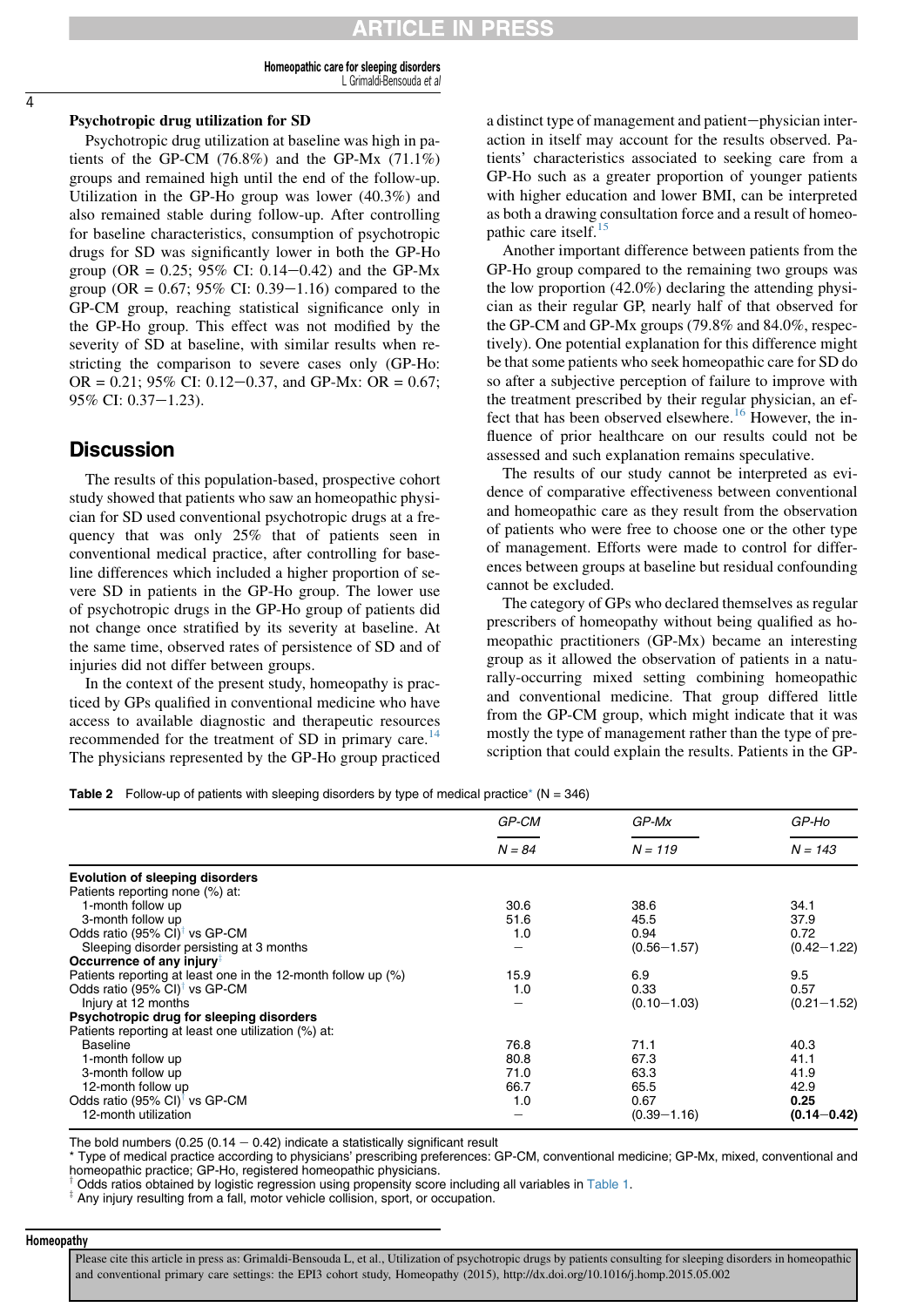<span id="page-4-0"></span>Mx group also used less psychotropic drugs, indicating that patients' preference for homeopathy might also play an important role as suggested by some authors.  $17,18$ 

The potential impact of a lower utilization of psychotropic drugs without significant effect on the clinical evolution of SDs as observed in this study might translate into a net advantage with lower incidence of adverse effects related to benzodiazepine utilization in older adults.<sup>9</sup> This is of particular interest from a public health viewpoint and therefore worth exploring further in future research.

#### Strengths and limitations

While appended to a population health survey, this study provided a unique opportunity to assemble a pool of potential patients seen in primary care, with no selection criteria applied prior to the invitation to join this cohort study. The distribution of physicians and patients participating to the EPI3 general survey has been shown to be close to what is known about medical demography and reasons for consultation in France.<sup>1</sup> A strength of this study was also the variety of information collected at baseline, covering socio-demographic and clinical characteristics using a validated instrument. Drug utilization was obtained from patient interviews using a methodology that had been previously validated, although not specifically for psychotropic drugs. $\frac{11,12}{1}$  $\frac{11,12}{1}$  $\frac{11,12}{1}$  The quality of psychotropic drug reporting could not have differed much across the three groups of patients, as they were unaware of the specific hypotheses regarding drug consumption. The methodology has shown excellent recall capacity up to two-year follow up and has the advantage of identifying drugs purchased over the counter and from the family pharmacy, which are not accounted for in prescription databases and potentially represent an important source of psychotropic drug utilization[.19](#page-5-0)

One of the main limitations of this study was the low participation rate, at 45% of eligible patients. Although generally considered acceptable for a general health survey of this type, in which patients are asked to participate in a one-year follow-up study, the participation rate leaves the results open to potential selection bias. Differences between participants and non-participants have been reported to be small and participation rates to be almost identical across the three groups of GPs, which made comparison biases unlikely.<sup>1</sup>

The low sample size was a limitation to detect differences in the outcomes between groups. For psychotropic drug utilization this was not an issue as differences were very large. For SD persistence rates and injury rates however, comparison between groups lacked statistical power. Although not statistically significant, all differences were in favor of the GP-Ho group with less persistence of the SD and less injuries.

## **Conclusion**

Patients with SD who chose to consult GPs certified in homeopathy consumed less psychotropic drugs, with an evolution of their condition that was not statistically Homeopathic care for sleeping disorders L Grimaldi-Bensouda et al

different from patients treated with conventional medical management. This result may translate in a net advantage with reduction of adverse events related to psychotropic drugs.

## Authors'contributions

All authors are members of the scientific committee that developed the study protocol and the analyses plan, discussed and interpreted the results and revised the manuscript. MR drafted the manuscript. LBG supervised all operational aspects of the study including recruitments, data collection and management. MR supervised data analyses and the preparation of the manuscript.

### **Funding source**

This study was sponsored by Laboratoires Boiron, France and run independently by the authors who take the sole responsibility for its design, data collection, analyses, interpretation, and writing of the manuscript.

## Acknowledgments

Declaration of potential conflict of interest LBG was the recipient of a research fellowship grant from INSERM (French National Institute of Health and Medical Research) at the time of the study. All authors, members of the LASER-Research network, have no commercial or other interest in any drug or products mentioned in this study, and therefore declare no competing interest. MR was invited to present the results of the EPI3 study to an event organized by Laboratoires Boiron in Paris.

## **References**

- 1 [Grimaldi-Bensouda L, Begaud B, Lert F,](http://refhub.elsevier.com/S1475-4916(15)00029-6/sref1) et al., EPI3-LA-SER [Group. Benchmarking the burden of 100 diseases: results of a](http://refhub.elsevier.com/S1475-4916(15)00029-6/sref1) [nationwide representative survey within general practices.](http://refhub.elsevier.com/S1475-4916(15)00029-6/sref1) BMJ Open 2011; 1[: e000215.](http://refhub.elsevier.com/S1475-4916(15)00029-6/sref1)
- 2 [Falloon K, Arroll B, Elley CR, Fernando A III. The assessment and](http://refhub.elsevier.com/S1475-4916(15)00029-6/sref2) [management of insomnia in primary care.](http://refhub.elsevier.com/S1475-4916(15)00029-6/sref2) BMJ 2011; 342: d2899.
- 3 [Buscemi N, Vandermeer B, Friesen C,](http://refhub.elsevier.com/S1475-4916(15)00029-6/sref3) et al. The efficacy and safety [of drug treatments for chronic insomnia in adults: a meta-analysis of](http://refhub.elsevier.com/S1475-4916(15)00029-6/sref3) RCTs. [J Gen Intern Med](http://refhub.elsevier.com/S1475-4916(15)00029-6/sref3) 2007; 22: 1335-[1350.](http://refhub.elsevier.com/S1475-4916(15)00029-6/sref3)
- 4 [Glass J, Lanct](http://refhub.elsevier.com/S1475-4916(15)00029-6/sref4)ô[t KL, Herrmann N, Sproule BA, Busto UE. Sedative](http://refhub.elsevier.com/S1475-4916(15)00029-6/sref4) [hypnotics in older people with insomnia: meta-analysis of risks and](http://refhub.elsevier.com/S1475-4916(15)00029-6/sref4) [benefits.](http://refhub.elsevier.com/S1475-4916(15)00029-6/sref4) BMJ 2005; 331: 1169.
- 5 [Frass M, Strassl RP, Friehs H, M](http://refhub.elsevier.com/S1475-4916(15)00029-6/sref5)üllner M, Kundi M, Kaye AD. Use [and acceptance of complementary and alternative medicine among](http://refhub.elsevier.com/S1475-4916(15)00029-6/sref5) [the general population and medical personnel: a systematic review.](http://refhub.elsevier.com/S1475-4916(15)00029-6/sref5) [Ochsner J](http://refhub.elsevier.com/S1475-4916(15)00029-6/sref5) 2012; 12: 45-[56](http://refhub.elsevier.com/S1475-4916(15)00029-6/sref5).
- 6 [Grolleau A, B](http://refhub.elsevier.com/S1475-4916(15)00029-6/sref6)e[gaud B, Verdoux H. Characteristics associated with](http://refhub.elsevier.com/S1475-4916(15)00029-6/sref6) [use of homeopathic drugs for psychiatric symptoms in the general](http://refhub.elsevier.com/S1475-4916(15)00029-6/sref6) population. [Eur Psychiatry](http://refhub.elsevier.com/S1475-4916(15)00029-6/sref6) 2013;  $28: 110-116$  $28: 110-116$ .
- 7 [Cooper KL, Relton C. Homeopathy for insomnia: a systematic re](http://refhub.elsevier.com/S1475-4916(15)00029-6/sref7)[view of research evidence.](http://refhub.elsevier.com/S1475-4916(15)00029-6/sref7) Sleep Med Rev 2010; 14: 329-[337](http://refhub.elsevier.com/S1475-4916(15)00029-6/sref7).
- 8 [Sarris J, Byrne GJ. A systematic review of insomnia and comple](http://refhub.elsevier.com/S1475-4916(15)00029-6/sref8)[mentary medicine.](http://refhub.elsevier.com/S1475-4916(15)00029-6/sref8) Sleep Med Rev 2011; 15: 99-[106.](http://refhub.elsevier.com/S1475-4916(15)00029-6/sref8)
- 9 [Paquin AM, Zimmerman K, Rudolph JL. Risk versus risk: a review](http://refhub.elsevier.com/S1475-4916(15)00029-6/sref9) [of benzodiazepine reduction in older adults.](http://refhub.elsevier.com/S1475-4916(15)00029-6/sref9) Expert Opin Drug Saf [2014;](http://refhub.elsevier.com/S1475-4916(15)00029-6/sref9) 13: 919-[934.](http://refhub.elsevier.com/S1475-4916(15)00029-6/sref9)

Please cite this article in press as: Grimaldi-Bensouda L, et al., Utilization of psychotropic drugs by patients consulting for sleeping disorders in homeopathic and conventional primary care settings: the EPI3 cohort study, Homeopathy (2015), http://dx.doi.org/10.1016/j.homp.2015.05.002

5